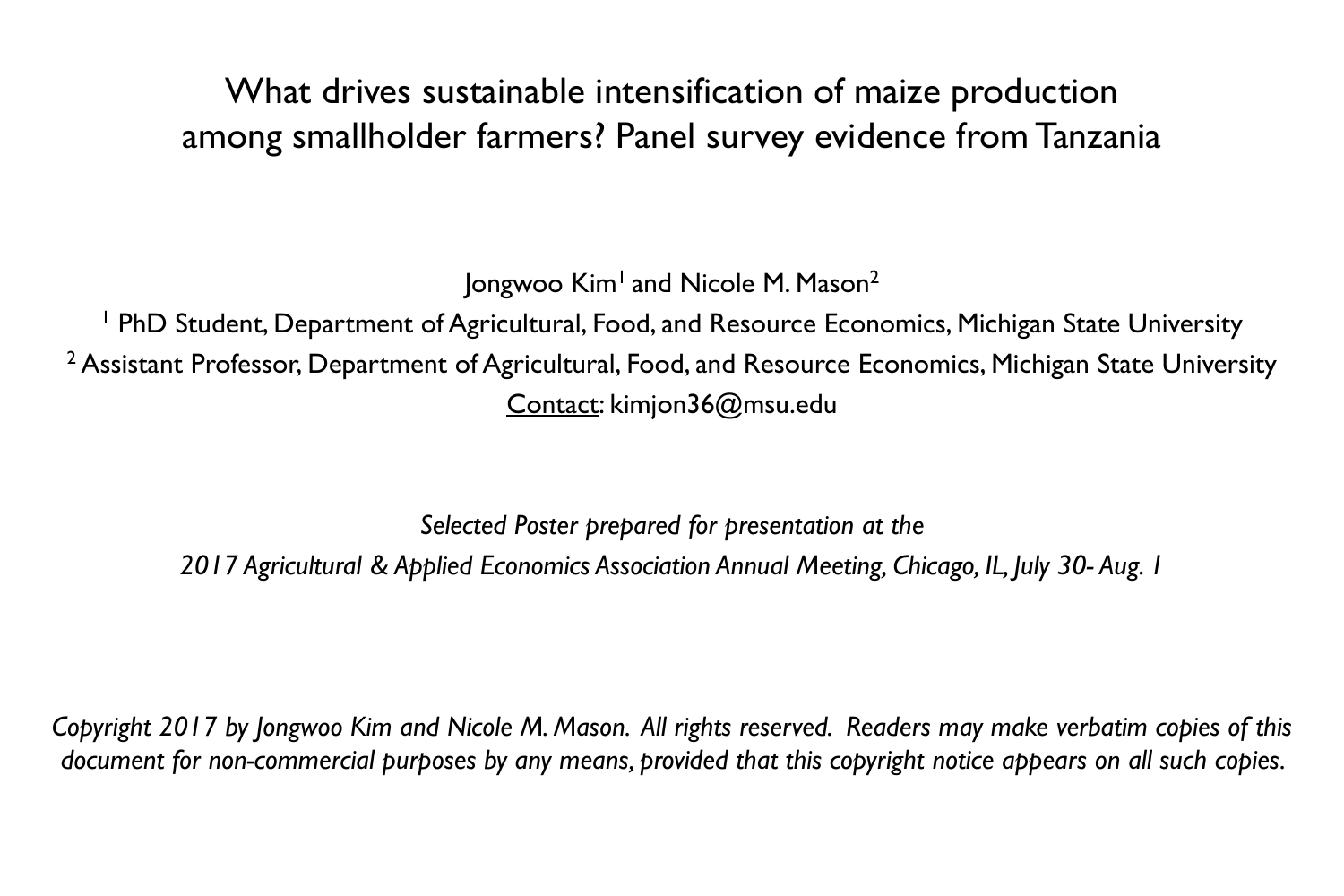# What drives sustainable intensification of maize production among smallholder farmers? Panel survey evidence from Tanzania

<sup>1</sup> PhD Student, Department of Agricultural, Food, and Resource Economics, Michigan State University <sup>2</sup> Assistant Professor, Department of Agricultural, Food, and Resource Economics, Michigan State University

> $\checkmark$  TZNPS merged with rainfall (NOAA CPC) and soil data (FAO Harmonized World Soil Database)

# Introduction & Contributions

**Practices analyzed**: 3 inputs/management practices that have the potential to contribute to SI of maize-based systems

• Tanzania National Panel Survey (TZNPS): 3 waves of nationally-representative HH panel survey data are publicly available (2008/09, 2010/11, and 2012/13)

 $\checkmark$  The sample consists of 3,265 HHs (2,603 HHs in rural areas and 1,202 in urban areas) in the 1st wave and there is very low attrition (4.84%) up to the 3rd wave

## • **Analytical sample**



✓ **3,071 observations on rural maize growing HHs (4,663 maize plots) in the last two waves** of the TZNPS; lose one wave due to inclusion of lagged output prices as proxies for expected output prices.

✓ i) **Inorganic fertilizer** ("*Intensification*"), ii) **Organic fertilizer** ("*Sustainable*"), iii) **Maize-legume intercropping** ("*Sustainable*")

✓ Given 3 practices, there are **8 possible combinations at the plot level. We group these into 4 categories: None, Intensification, Sustainable, and** 

- 
- **SI** (Table 1).

- Rising food demand and population growth pose serious challenges to agriculture in sub-Saharan Africa (SSA).
- Conventional agricultural intensification through the use of high-yielding crop varieties, inorganic fertilizer and pesticides may be insufficient to sustainably raise agricultural productivity and can have negative environmental effects (Petersen and Snapp 2015).
- Africa
- **Sustainable intensification (SI)** could be a possible solution. SI is a **"process or system where yields are increased without adverse environmental impact and without the cultivation of more land"** (Pretty and Bharucha 2014, p. 1578).
- SI of maize production is important because maize is one of the main staple crops in Tanzania and about 75% of the total cultivated area in the country is planted to maize (Tanzania National Bureau of Statistics 2014).
- Soil fertility management (SFM) practices such as maize-legume intercropping and rotation, inorganic fertilizer, and organic fertilizer can contribute to the SI of maize production, **particularly when multiple SFM practices are combined**.
- Most previous studies on SI of maize production have focused on the adoption of individual practices but **little is known about the drivers of adoption of jointly implemented practices.**
- This paper estimates **the factors explaining the adoption of individual SFM practices and combinations thereof on Tanzanian farmers' maize plots.** It also improves on past studies by:
	- 1. Using panel data, which allows us to **control for time-constant unobserved heterogeneity.**
	- 2. Analyzing **the role of input and expected output prices**, which most previous studies on adoption of SFM practices have ignored.

## Multinomial adoption selection model

- The maize growing farmer *i*'s objective is to maximize their expected utility,  $U_i$ , by comparing the utility from  $m$  alternative packages of SFM practices on the maize plot.
- The expected utility,  $U_{ij}^*$ , from the adoption of the  $jth$  package can be expressed by

Table 1. Maize SI categories and prevalence in Tanzania

## • **Methods**

- 
- 

**MICHIGAN STATE** UNIVERSITY

## Jongwoo Kim<sup>1</sup> and Nicole M. Mason<sup>2</sup>

✓ **Multinomial logit regression of plot-level SI category** on explanatory variables, with "None" as the excluded category

✓ **Correlated random effects (CRE)/Mundlak-Chamberlain device** to control for time-constant unobserved heterogeneity





where  $\boldsymbol{X}_{i}$  is a vector of exogenous covariates such as household characteristics, plot characteristics, and input and expected output prices; and  $\varepsilon_{ij}$  are the independently and identically distributed error terms.

Let *I* be an index that denotes the farmer's choice among  $m$  alternative packages:

# Data and Methodology

| <b>Case</b>    | Inorganic<br>fertilizer | fertilizer | Organic   Maize-Legume   # of maize<br>Intercrop | plots | SI<br>category                 | % of maize<br>plots |
|----------------|-------------------------|------------|--------------------------------------------------|-------|--------------------------------|---------------------|
| $\mathbf{1}$   |                         |            |                                                  | 2,156 | <b>None</b>                    | 46.2%               |
| $\overline{2}$ | $\sqrt{ }$              |            |                                                  | 357   | <b>Intensification</b>         | 7.7%                |
| $\overline{3}$ |                         | $\sqrt{ }$ |                                                  | 289   | <b>Sustainable</b>             | 37.8%               |
| $\overline{4}$ |                         |            | $\sqrt{ }$                                       | 1,225 |                                |                     |
| 5              |                         | $\sqrt{ }$ | $\sqrt{ }$                                       | 247   |                                |                     |
| 6              | $\sqrt{ }$              | $\sqrt{ }$ |                                                  | 86    | <b>Sustainable</b>             |                     |
| 7              | $\sqrt{ }$              |            | $\sqrt{ }$                                       | 246   | <b>Intensification</b><br>(SI) | 8.3%                |
| 8              | $\mathbf{v}$            | $\sqrt{ }$ |                                                  | 57    |                                |                     |

 $\checkmark$  For example, access to government extension increases the relative probability to **adopt "Intensification" by 101%** (2.01=exp(0.701)) and **adopt "SI" by** 

$$
U_{ij}^* = X_i \boldsymbol{\beta}_j + \varepsilon_{ij}
$$

| Table 2. CRE multinomial logit estimates of factors affecting maize SI category                         |                 |                    |            |  |  |  |
|---------------------------------------------------------------------------------------------------------|-----------------|--------------------|------------|--|--|--|
| <b>Variables</b>                                                                                        | Intensification | <b>Sustainable</b> | SI         |  |  |  |
| Male-headed HH (1=yes)                                                                                  | $-0.201$        | $-0.095$           | $-0.153$   |  |  |  |
| Age of HH head (years)                                                                                  | $-0.122***$     | $-0.008$           | $-0.085**$ |  |  |  |
| Age of HH head squared                                                                                  | $0.001*$        | 0.000              | $0.001***$ |  |  |  |
| <b>Education of HH head (years)</b>                                                                     | $0.093***$      | $0.029**$          | $0.107***$ |  |  |  |
| Family labor (# of adults per acre)                                                                     | 0.125           | 0.053              | $0.302**$  |  |  |  |
| <b>Family labor squared</b>                                                                             | $-0.014$        | $-0.003$           | $-0.021**$ |  |  |  |
| Off-farm income (1=yes)                                                                                 | 0.124           | 0.188              | 0.057      |  |  |  |
| <b>Total cultivated land (acres)</b>                                                                    | $-0.052*$       | $-0.035***$        | $-0.035$   |  |  |  |
| <b>Total cultivated land squared</b>                                                                    | 0.000           | 0.000              | $-0.000$   |  |  |  |
| Farm assets (1,000 TSh)                                                                                 | 0.000           | 0.000              | $0.000*$   |  |  |  |
| HH owns livestock (1=yes)                                                                               | 0.335           | $0.551***$         | $0.740***$ |  |  |  |
| Access to credit (1=yes)                                                                                | $-0.070$        | 0.089              | $0.471*$   |  |  |  |
| <b>Government extension (1=yes)</b>                                                                     | $0.701***$      | $-0.064$           | $0.625**$  |  |  |  |
| <b>Cooperative extension (1=yes)</b>                                                                    | $1.234***$      | 0.073              | $1.028***$ |  |  |  |
| <b>Input subsidy voucher (NAIVs) (1=yes)</b>                                                            | $3.197***$      | 0.218              | $2.967***$ |  |  |  |
| Plot distance from home (km)                                                                            | $-0.007**$      | $-0.004$           | $-0.004$   |  |  |  |
| Plot distance from main road (km)                                                                       | $-0.052**$      | $-0.009$           | $-0.029$   |  |  |  |
| Plot distance from major market (km)                                                                    | $-0.012**$      | $-0.005*$          | $-0.011**$ |  |  |  |
| HH has title deed for plot (1=yes)                                                                      | $0.562*$        | 0.188              | $0.587**$  |  |  |  |
| <b>Plot size (acres)</b>                                                                                | $0.063***$      | $0.048***$         | $0.124***$ |  |  |  |
| Farmers' cooperative in village (1=yes)                                                                 | $0.747***$      | $-0.156*$          | $0.351**$  |  |  |  |
| Input supplier in village (1=yes)                                                                       | $-0.152$        | $-0.023$           | 0.245      |  |  |  |
| Average total rainfall (mm)                                                                             | $0.005***$      | $-0.001**$         | $0.003***$ |  |  |  |
| Soil nutrient availability constraint (1=yes)                                                           | $-0.264$        | $0.216**$          | $0.371**$  |  |  |  |
| Lagged maize price (TSh/kg)                                                                             | $-0.000$        | $-0.000$           | $-0.000$   |  |  |  |
| Lagged bean price (TSh/kg)                                                                              | $-0.000$        | $-0.000$           | $-0.000$   |  |  |  |
| Lagged groundnut price (TSh/kg)                                                                         | $0.001*$        | $-0.000$           | $0.000*$   |  |  |  |
| <b>Inorganic fertilizer price (TSh/kg)</b>                                                              | $0.001*$        | $0.001***$         | 0.000      |  |  |  |
| $***$ ** and * denote statistical significance at the 1% 5%<br>Notes: Renorted figures are coefficients |                 |                    |            |  |  |  |

$$
I = \begin{cases} 1 \text{ iff } U_{i1}^* > \max_{m \neq 1} (U_{im}^*) \\ \vdots & \vdots \\ J \text{ iff } U_{ij}^* > \max_{m \neq J} (U_{im}^*) \end{cases} \text{ for all } m \neq j
$$

In a multinomial logit model, the probability that farmer  $i$  will choose the  $jth$  package can be specified as:  $P(I=j|\pmb{X}_i)=\exp\bigl(\pmb{X}_i\pmb{\beta}_j\bigr)\big/\bigl[1+\sum_{m=1}^J\exp(\pmb{X}_i\pmb{\beta}_m)\bigr]$ 

- -
	-

• **Education of HH head, livestock ownership, more secure land tenure, plot size, and presence of soil nutrient constraints** are all positively correlated with

• **Access to extension advice and input subsidies** are also positively correlated

- the adoption of some or all SI categories relative to the "None" category.
- with "Intensification" and "SI".
	- **87%** (1.87=exp(0.625)) compared to "None".
- *(inorganic fertilizer use only) are counterintuitive and require further investigation.*

• Of the input and output prices considered, only the lagged groundnut price and inorganic fertilizer price are statistically significant drivers of adoption of some SI categories. *However, the positive effects of these prices on the "Intensification" category* 

# Key Findings

Notes: Reported figures are coefficients. \*\*\*, \*\*, and \* denote statistical significance at the 1%, 5%, and 10% levels, respectively. Key findings in bold. "None" category excluded. Time-averages of HH-level variables were included in the model but not reported in Table 2.



**Acknowledgements:** This research was supported by the US Agency for International Development (USAID) through funding to the Feed the Future Innovation Labs for Collaborative Research on Sustainable Intensification and Food Security Policy, and the USAID Mission to Tanzania.

## **Results**